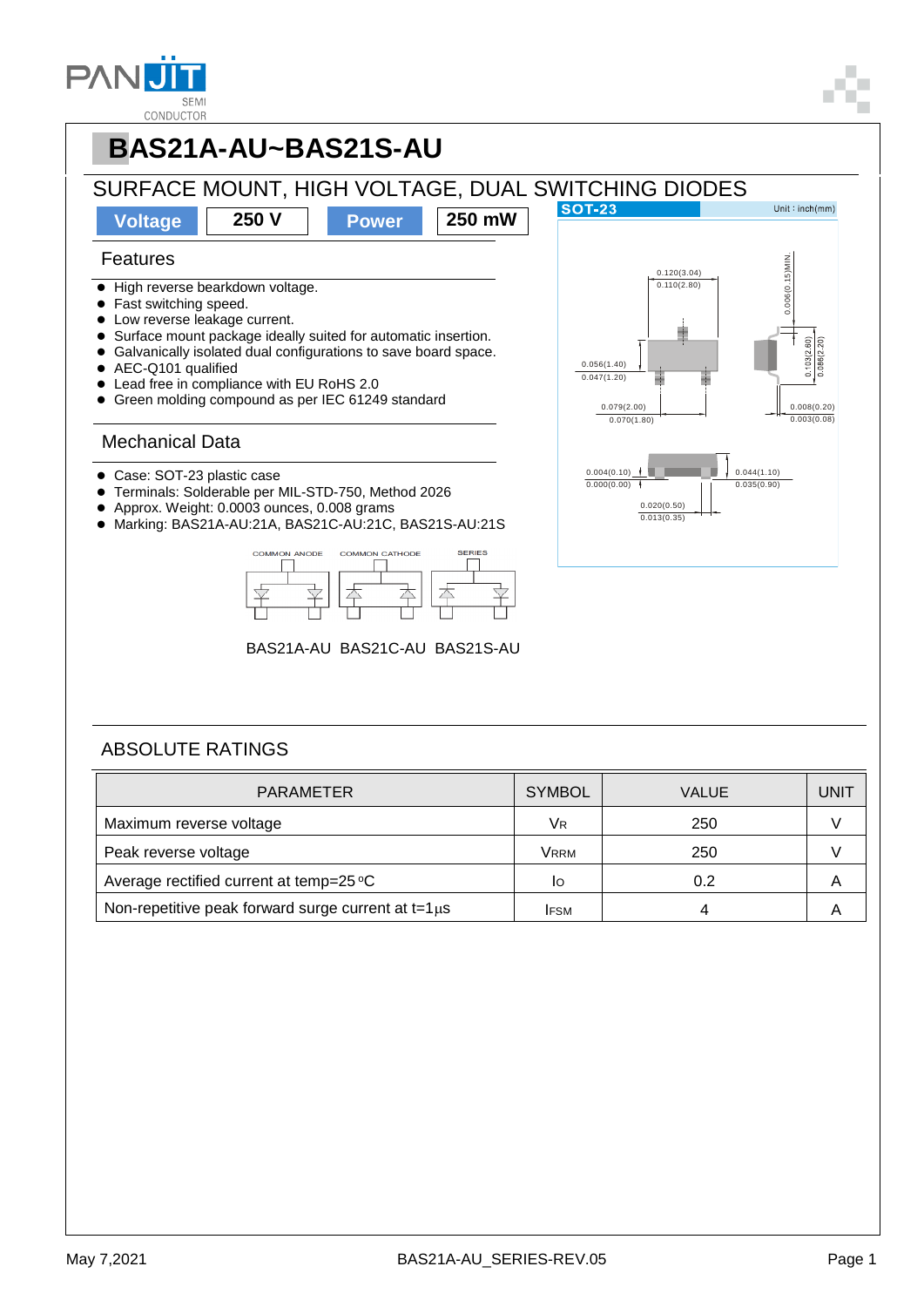

## THERMAL CHARACTERISTICS

| <b>PARAMETER</b>                    | <b>SYMBOL</b> | <b>VALUE</b>    | <b>UNIT</b> |  |
|-------------------------------------|---------------|-----------------|-------------|--|
| Power dissipation                   | PTOT          | 250             | mW          |  |
| Power dissipation (Note 3)          | PTOT          | 500             | mW          |  |
| Typical thermal resistance (Note 1) | Reja          | 357             | °C∕W        |  |
| Typical thermal resistance (Note 3) | Reja          | 250             | °C⁄W        |  |
|                                     | Rejc          | 250             |             |  |
| Typical thermal resistance (Note 2) | Rejl          | 285             | ∘C⁄W        |  |
| Junction temperature range          | ΤJ            | 150             | °C          |  |
| Storage temperature range           | <b>T</b> stg  | $-55$ to $+150$ | $\rm ^{o}C$ |  |

Notes : 1.Mounted on a FR-4 PCB, single-sided copper, mini pad.

- 2. Mounted on a FR-4 PCB, single-sided copper,with 100cm<sup>2</sup> copper pad area.
- 3. RθJA is the sum of the junction-to-case and case-to-ambient thermal resistance where the case thermal reference is defined as the solder mounting surface of the drain pins mounted on a 1 inch FR-4 with 2oz. square pad of copper.

## ELECTRICAL CHARACTERISTICS (TJ=25 °C, unless otherwise noted)

| <b>PARAMETER</b>             | <b>SYMBOL</b> | <b>TEST CONDITION</b>    | MIN.           | <b>TYP</b> | MAX. | <b>UNIT</b> |
|------------------------------|---------------|--------------------------|----------------|------------|------|-------------|
| Reverse breakdown voltage    | V(BR)         | $I_R = 100 \mu A$        | 250            |            |      | V           |
| Reverse current              | lR.           | $V_R = 200V$             | -              |            | 0.1  | μA          |
|                              |               | $V_R = 200V T_J = 150°C$ | ۰              |            | 100  |             |
| Forward voltage              | VF            | $I = 1mA$                | $\blacksquare$ |            | 0.7  | V           |
|                              |               | $IF=100mA$               | $\blacksquare$ |            | 1    |             |
| Maximum junction capacitance | $C_J$         | $V_R = 0V$ , f = 1 MHz   | ۰              |            | 5    | pF          |
| Reverse recovery time        | ${\sf T}$ RR  | $IF = IR = 30mA$         | ٠              |            | 50   | ns          |
|                              |               | $R_{L} = 100\Omega$      |                |            |      |             |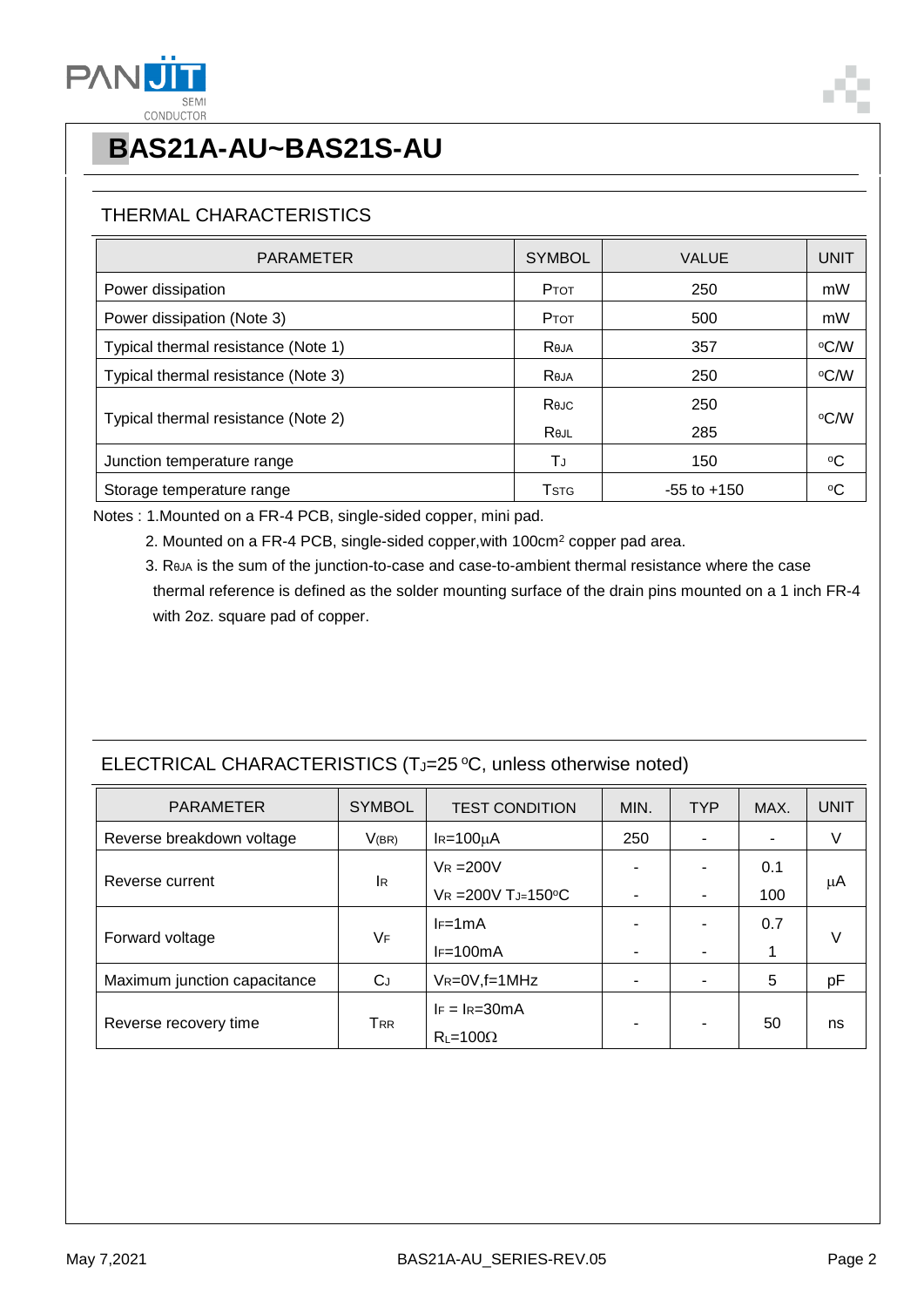

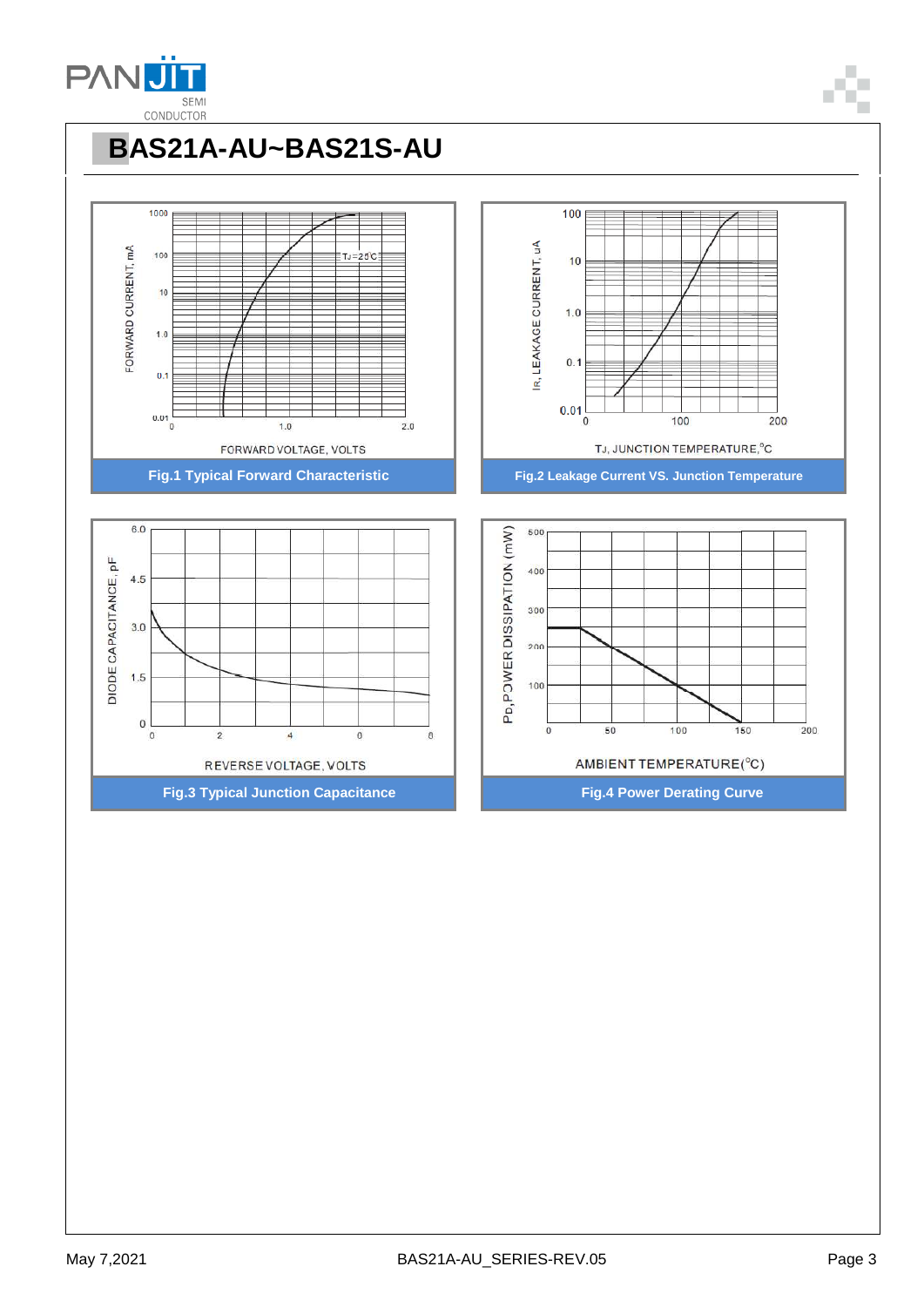

### **MOUNTING PAD LAYOUT**



### **ORDER INFORMATION**

˙Packing information T/R – 12K per 13" plastic Reel T/R – 3K per 7" plastic Reel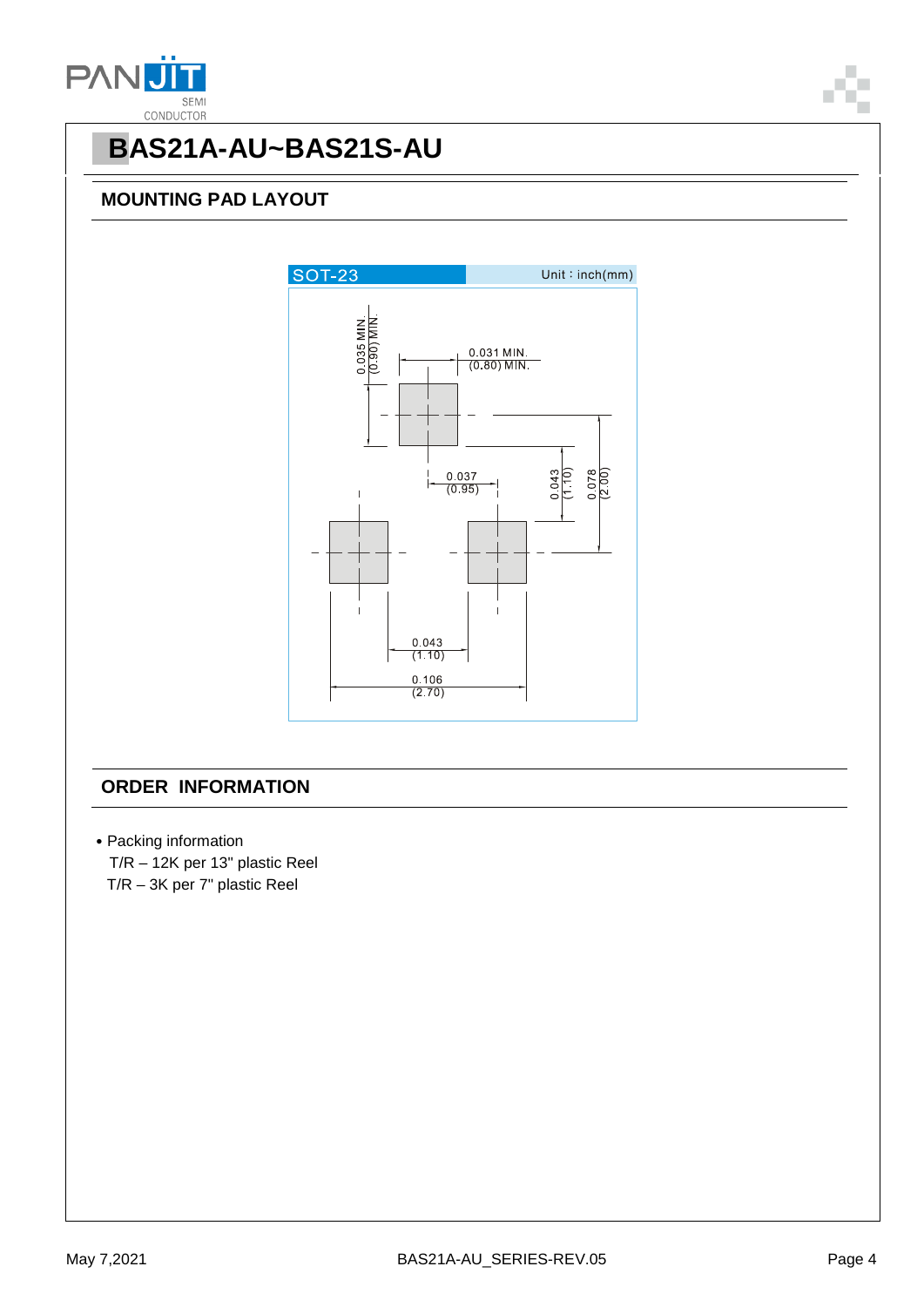

### **Part No.\_packing code\_Version**

BAS21A-AU\_R1\_000A1 BAS21A-AU\_R2\_000A1

### **For example :**

#### **RB500V-40\_R2\_00001**



| <b>Packing Code XX</b>                                   |                         |                                                   | <b>Version Code X</b>                       |                                              | <b>Serial</b><br>number<br><b>XXXX</b> |                     |
|----------------------------------------------------------|-------------------------|---------------------------------------------------|---------------------------------------------|----------------------------------------------|----------------------------------------|---------------------|
| <b>Packing type</b>                                      | 1 <sup>st</sup><br>Code | <b>Packing size code</b>                          | 2 <sub>nd</sub><br><b>HSF Level</b><br>Code |                                              | 1 <sup>st</sup><br>Code                | $2nd - 5th$<br>Code |
| <b>Tape and Ammunition</b><br>Box (T/B)                  | A                       | N/A                                               | $\mathbf{0}$                                | <b>Halogen free</b><br><b>RoHS compliant</b> | O                                      | serial<br>number    |
| <b>Tape and Reel (T/R)</b>                               | R                       | 7"                                                | 1                                           | <b>RoHS compliant</b>                        | 1                                      | serial<br>number    |
| <b>Bulk Packing (B/P)</b>                                | в                       | 13"                                               | $\mathbf{2}$                                |                                              |                                        |                     |
| <b>Tube Packing (T/P)</b>                                | т                       | 26mm                                              | $\mathbf x$                                 |                                              |                                        |                     |
| <b>Tape and Reel (Right</b><br><b>Oriented)</b><br>(TRR) | S                       | 52mm                                              | Y                                           |                                              |                                        |                     |
| <b>Tape and Reel (Left</b><br><b>Oriented)</b><br>(TRL)  |                         | <b>PANASERT T/B</b><br><b>CATHODE UP (PBCU)</b>   | U                                           |                                              |                                        |                     |
| <b>FORMING</b>                                           | F                       | <b>PANASERT T/B</b><br><b>CATHODE DOWN (PBCD)</b> | D                                           |                                              |                                        |                     |